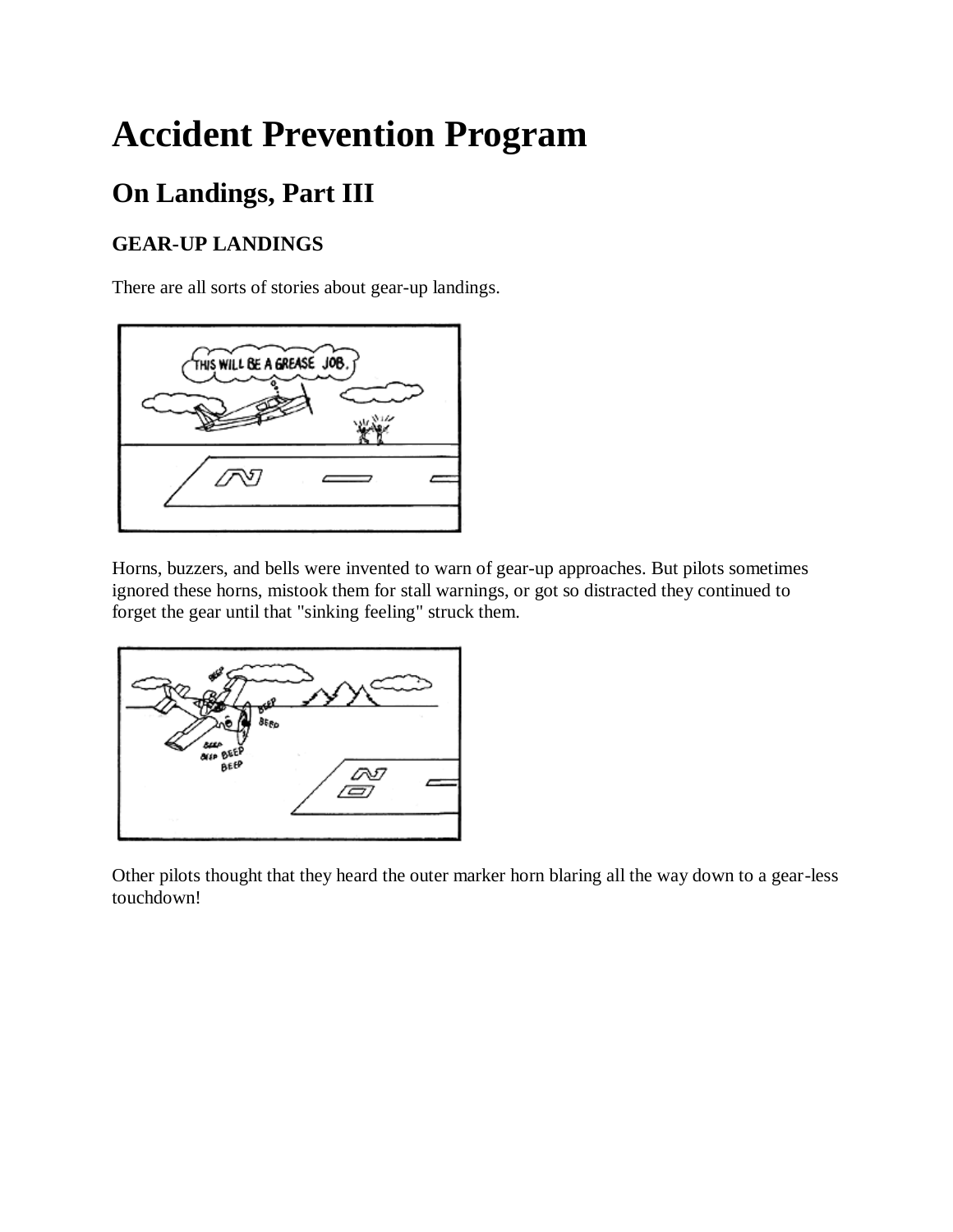Of course, there's always the Circuit Breaker Club. Circuit Breaker Club members pull the warning horn breakers out on training flights and then forget to put them back in.



Other pilots cleverly used the landing gear as speed brakes during descent, then manipulated the handle again in the pattern-only to raise the gear by mistake.



The only way to prevent these and other landing gear mishaps is to establish a set routine and stick to it.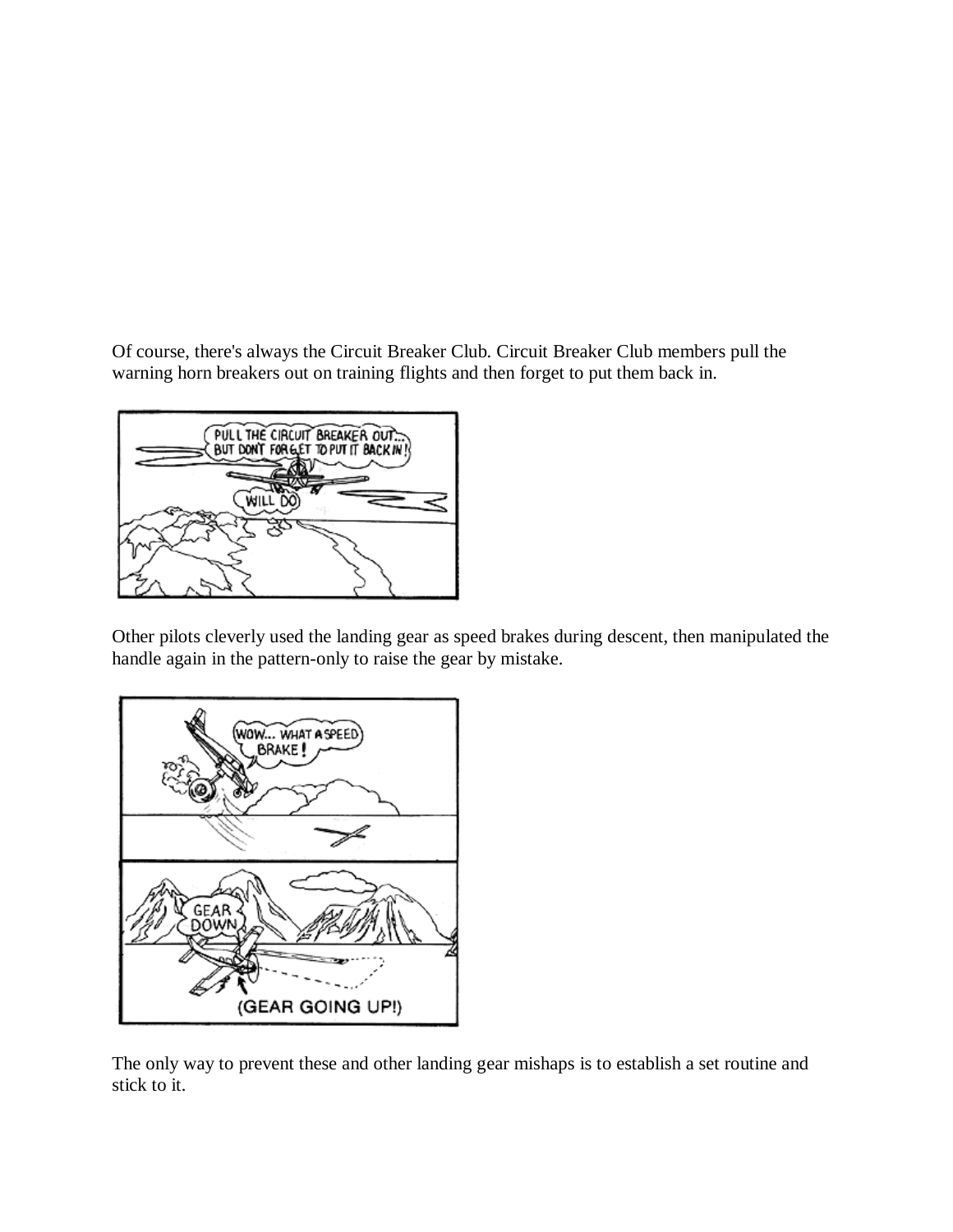Always put the gear down at a standardized point in the pattern.

For instance, have the gear down and checked before you're on downwind, or, in any event, by the time you're abeam the "numbers."



Always use your before-landing checklist and a GUMP check (Gas-Undercarriage-Mixture-Prop).



When lowering the gear, always check the gear indicator for "down and locked." Make it a habit to physically touch the gear indicators and say out loud "gear down", or "down and locked," or "three in the green."



#### **How to handle the gear while IFR?**

On an ILS approach, a suggested procedure is to extend the gear when the glide slope is intercepted.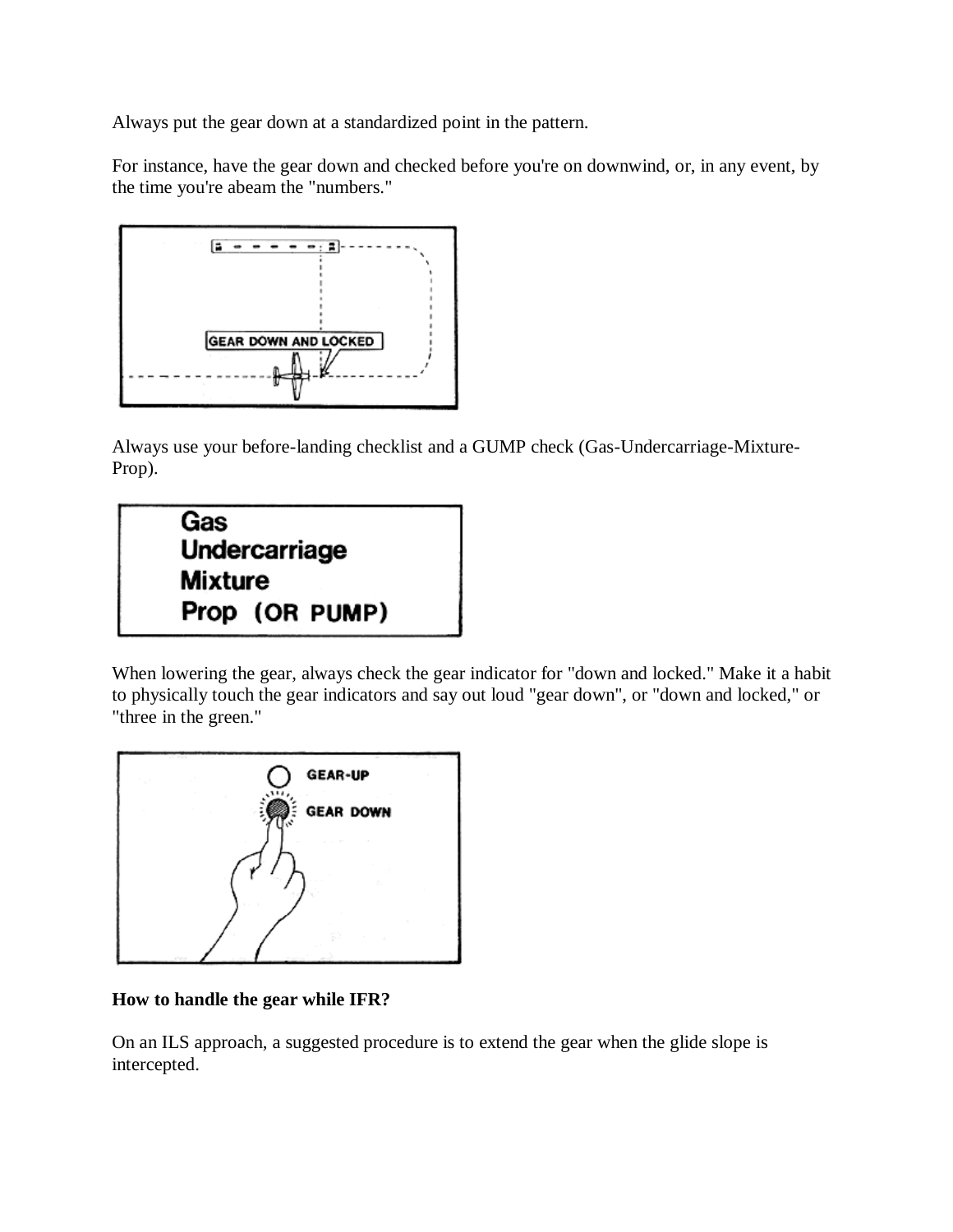

For localizer and VOR approaches. the gear should be extended when passing the final approach fix (FAF) inbound.



With no final approach fix, extend the gear when you roll out of the procedure turn and start your final descent.



What about circling approaches? Here there are two schools of thought:

One says to put the gear down as you would while flying a normal IFR approach.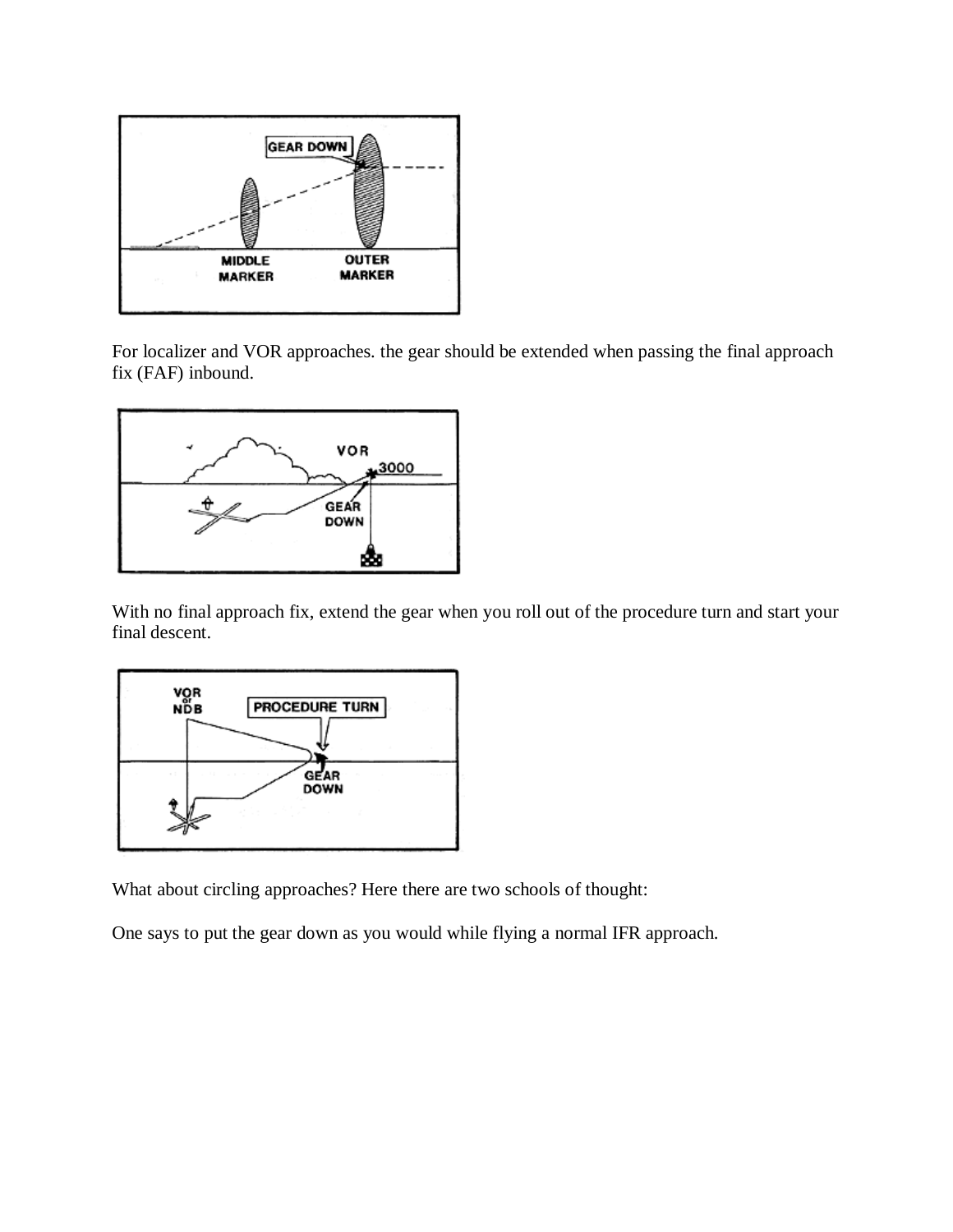

The second "school" suggests extending the gear on downwind, abeam the runway, if the runway is in sight. The advantage of this second technique is that if you lose the runway, a go-around is easier without the gear already being down. The disadvantage is that it's non-standard from your straight-in habit pattern and may cause a distraction when you are trying to keep the runway in sight. You may forget the gear. That's why a last gear check on short final is strongly advisable.



You've really got to establish your own gear procedures-and stick to them.

So, use your check list on every landing. Put the gear down at a standardized point every time, and always recheck for "three green" on short final.

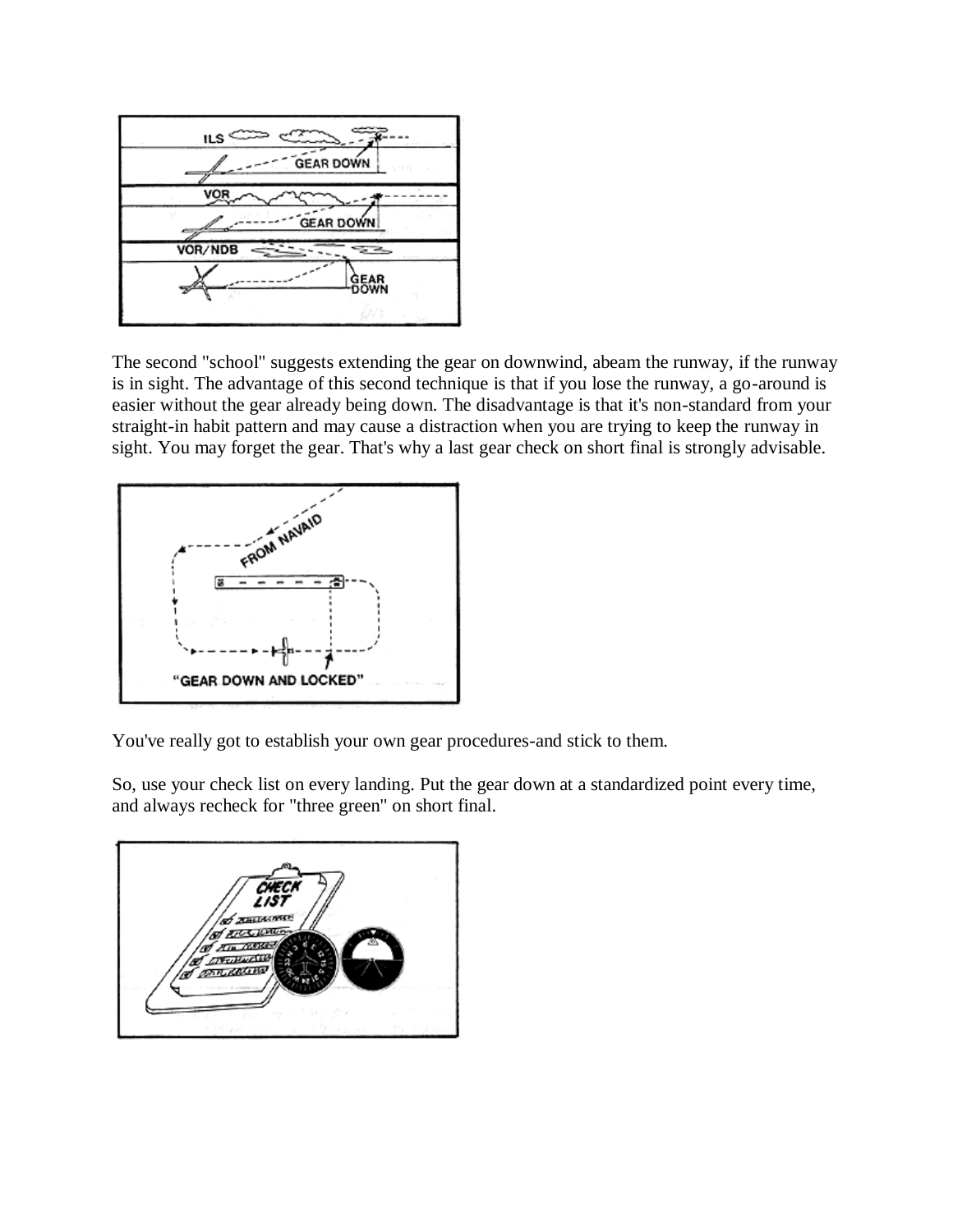#### **WHAT ABOUT LANDING GEAR EMERGENCIES?**

Always have your checklist and POH handy for ready access to emergency procedures.

Other tips? One so basic as to be seldom mentioned is an adequate fuel reserve. Don't stretch it, even in good weather. An unforeseen gear problem at the end of a long cross-country, with little fuel left, is *stressful*. Leave a cushion of time to work any last minute prob-em with the landing gear.

If you have a gear problem, climb out of the pattern, then review your emergency gear extension checklist before doing *anything*. If necessary, also refer to the POH for a description of the landing gear system. If in doubt, don't hesitate to ask for assistance by radio from an FBO with expertise in your aircraft.

As a general principle, here's the drill for emergency gear extension. Slow the aircraft, then place the gear handle or switch in the "down" position. This is the first step in just about every procedure. Some pilots flying aircraft equipped with only a "one shot" emergency gear extension system have wasted their one and only chance for a gear extension because they forgot the first simple step of putting the gear handle down.

If all else fails, you may have to resort to *special* flying techniques. One technique is to slow fly the airplane or pull an extra "G" or two by a sharp pull-up to help gravity pull the gear down. Whatever you do, don't outfly your ability or exceed the limits of the airplane.

If you think you'll be flying in freezing conditions, or takeoff from a snow or slush-covered runway, cycle the gear on departure before you climb into freezing air. Otherwise, the gear may be "frozen" in the up position when you reach your destination.



#### **ANOTHER GEAR EMERGENCY: THE FLAT TIRE**

It does happen occasionally. Some POHs deal with the problem, advising you to burn fuel out of the tank on the same side as the flat. Other procedures call for full flaps, control deflections, and some braking designed to keep the weight on the good tire.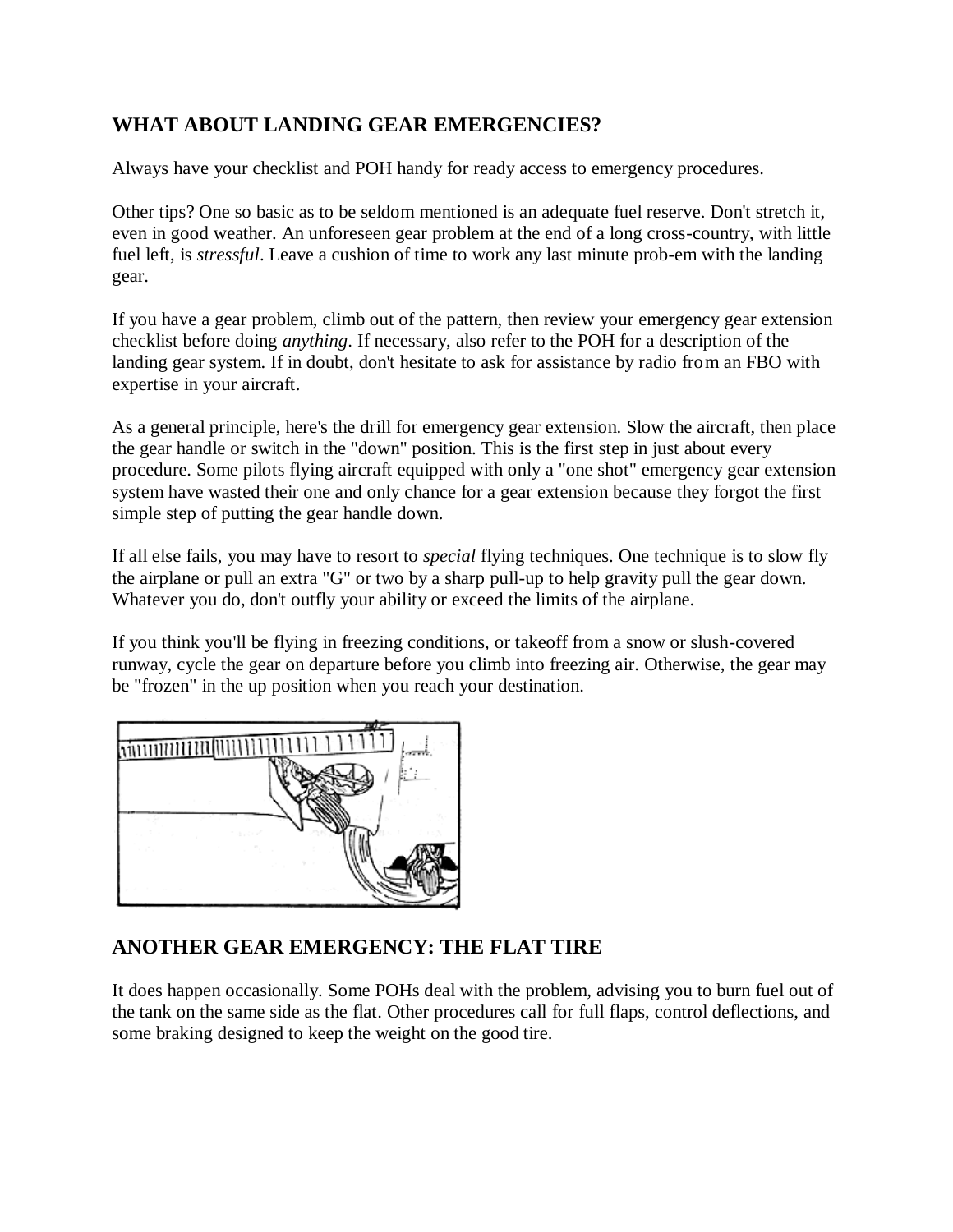

If a nosewheel is flat or the nose gear won't extend, you may want to carefully shift weight aft (within limits, of course) to help hold the nose *off* the runway until the aircraft slows. Passengers can move to rear seats if these seats are empty!



Full *down* trim can make the "up" elevator more effective on some airplanes.



#### **LANDING ON WET, ICY OR SNOW-COVERED RUNWAYS**

Where runway friction is low or nil, aerodynamic braking becomes much more important. Use aerodynamic drag to your advantage on landing-especially when the runway is wet or icy. Simpty hold the nosewheel "off" until it settles on its own.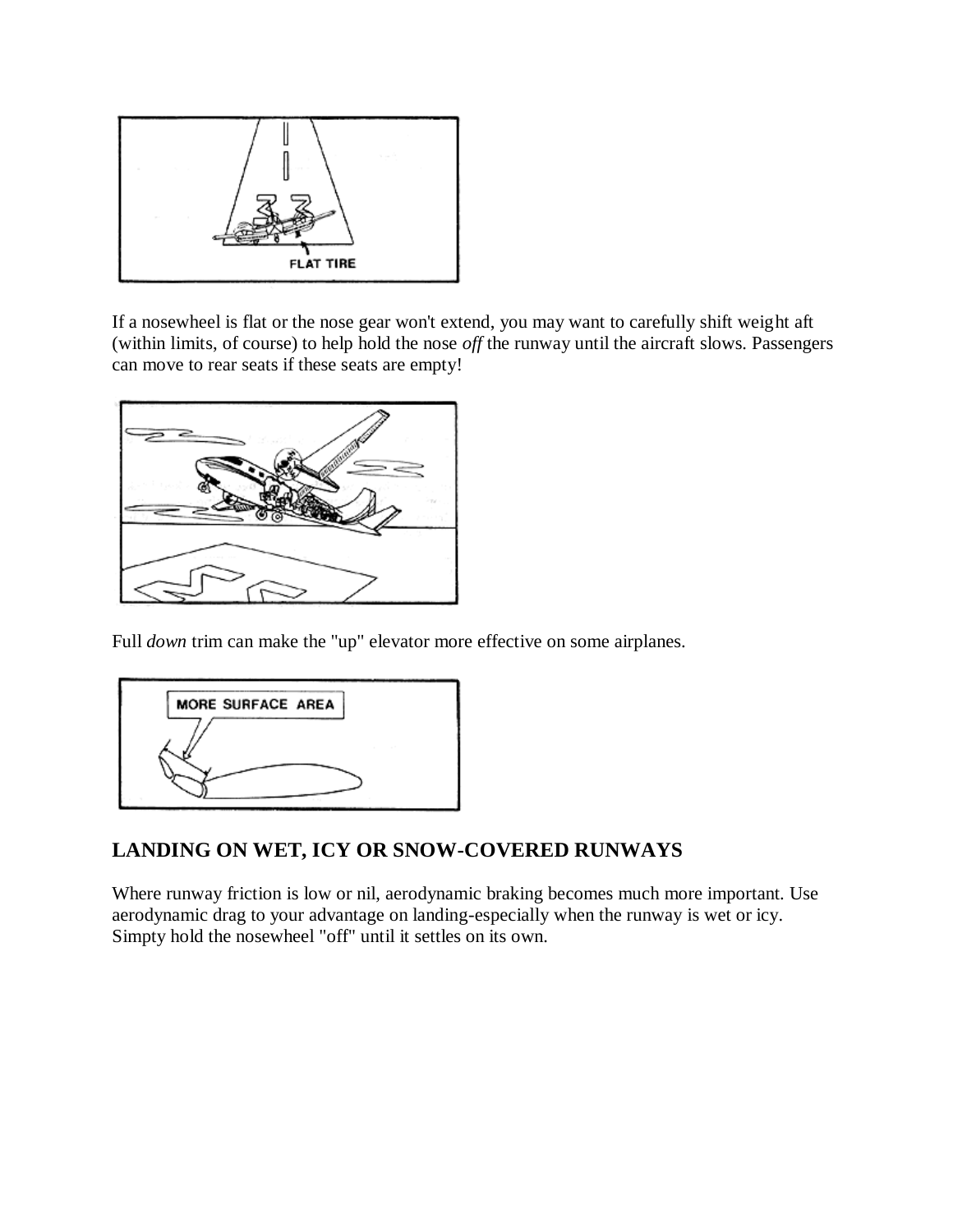

But braking isn't the only problem.



Skidding is another real hazard on a wet or icy runway.

Improper braking is the villain because locked brakes stop the wheels from rolling and braking effectiveness drops to nothing (not to mention steering effectiveness).



Skidding sideways is a fast ticket to blown tires or collapsed landing gear.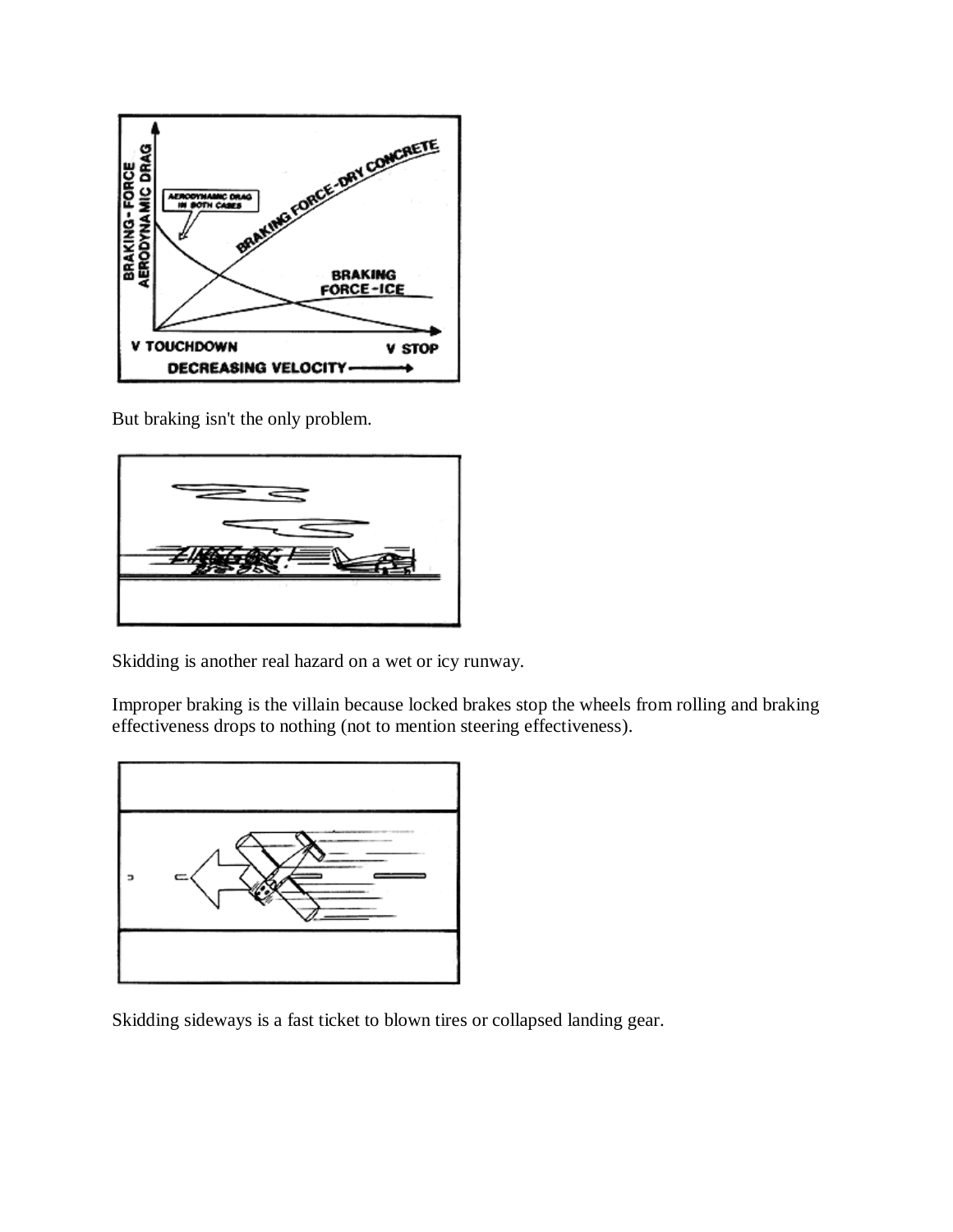

If you have to confront icy or wet conditions, have as many factors going for you as possible. Pick a nice, long runway oriented into the wind. If unavailable, consider diverting elsewhere.



Taxiing on ice is its own headache. If you must taxi, taxi *very* slowly.



In a twin, use differential power. Also, use reversible props, if so equipped.

Another point. A clean, plowed runway with snow banks alongside at the beginning of a sunny day may become a sheet of ice when the melting snow freezes at the end of the day. This is something you might not expect in such pleasant, bright weather.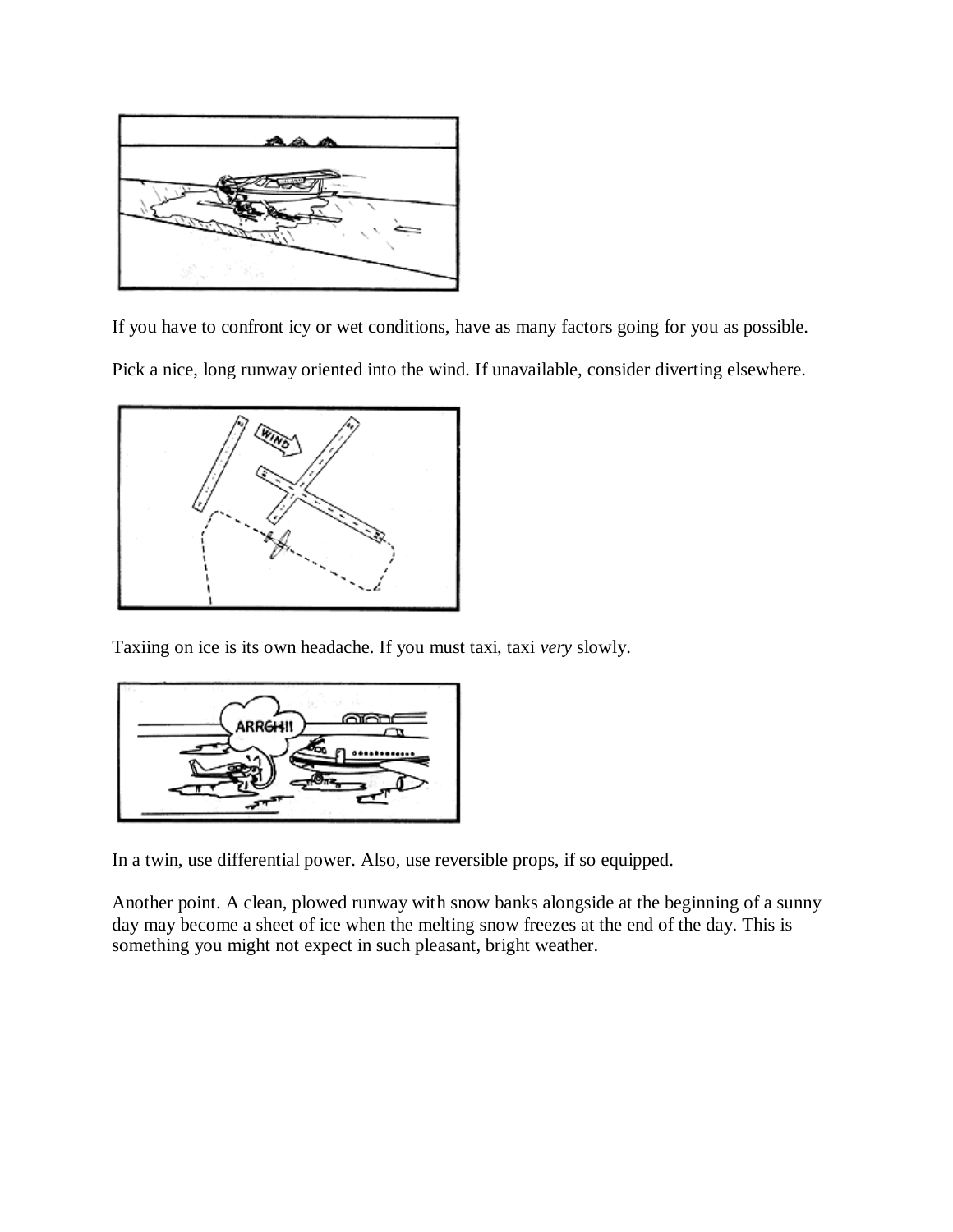

Snow presents other hazards, too.

It's difficult if not impossible to judge snow depth on final. Accident reports bear this out in spades. And snow of any depth obscures runway markings.



Continued plowing raises snow banks on either side of the runway-a definite hazard. The more plowing, the closer they get.

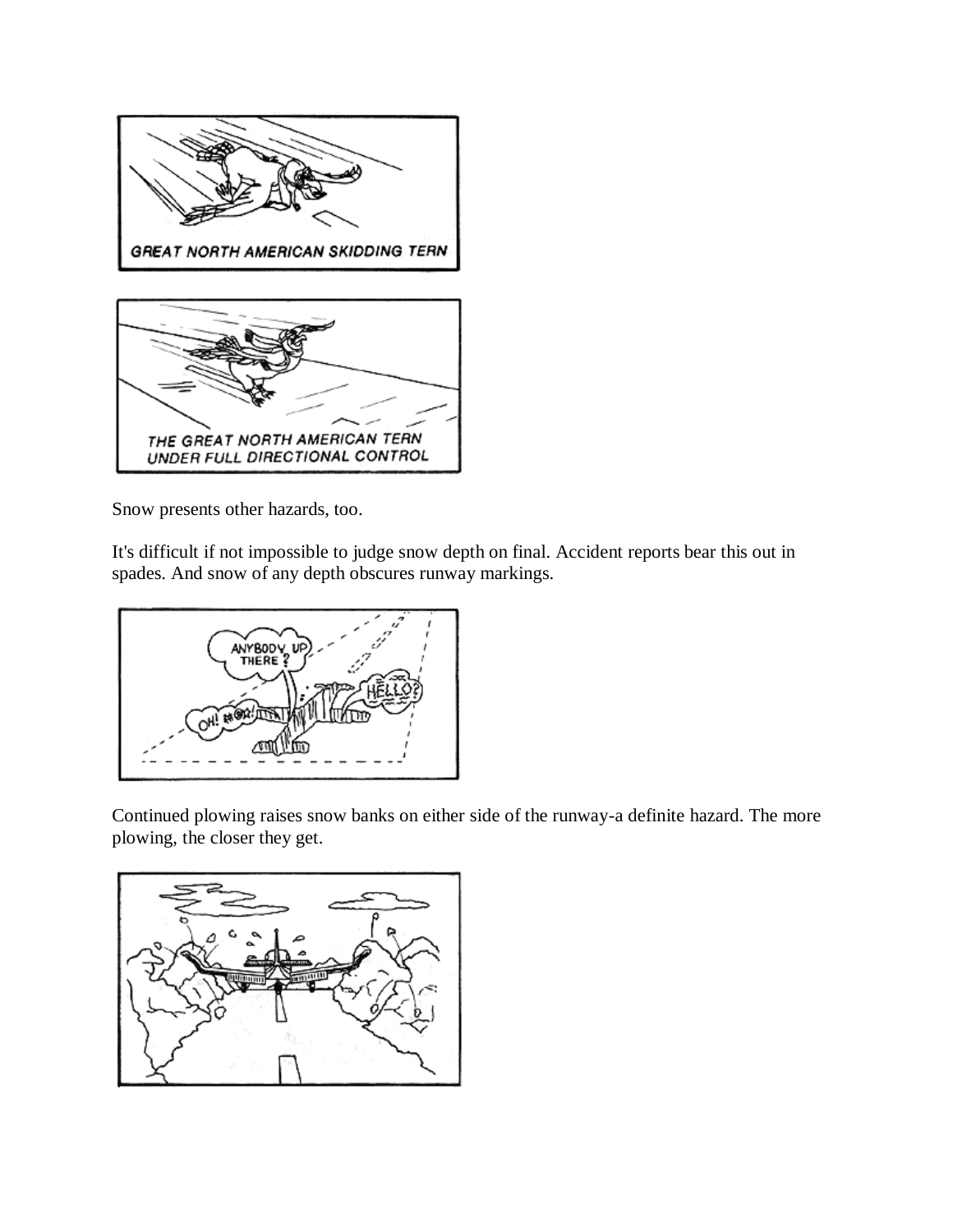Blowing snow can cause depth perception problems. Sometimes, a "white out" results, like landing inside a light bulb. You can miss the runway entirely.

Landing on an icy or snow-covered runway requires advance planning. Check destination runway conditions such as field condition reports, NOTAMS, and/or call to check with local observers. And never expect conditions to remain constant, they do change rapidly in winter. Get updated weather en route and always have an alternate ready. Finally, check UNICOM for an update before landing.

A word of caution, however, on pilot braking reports-use discretion in interpreting reports of "good" or "poor" braking. These subjective classifications depend on aircraft type and pilot experience, as well as wind and weather conditions at the time of the report. And in some instances, pilots or FBOs are unwilling to give runway braking reports.

Again, when flying in winter, caution is the watch-word. Always leave yourself an out, and be sure to carry adequate fuel reserves.

#### **WATER ON THE RUNWAY AND DYNAMIC HYDROPLANING**

Spring, summer, winter or fall, anytime is time for water on the runway.

When the runway's wet you may be confronted with dynamic hydroplaning. Dynamic hydroplaning is a condition in which the airplane rides on a sheet of water rather than on the runway's surface. Because hydroplaning wheels are not touching the runway, braking and directional control are almost nil.



You are literally "surfing..."



#### **THREE TYPES OF HYDROPLANING**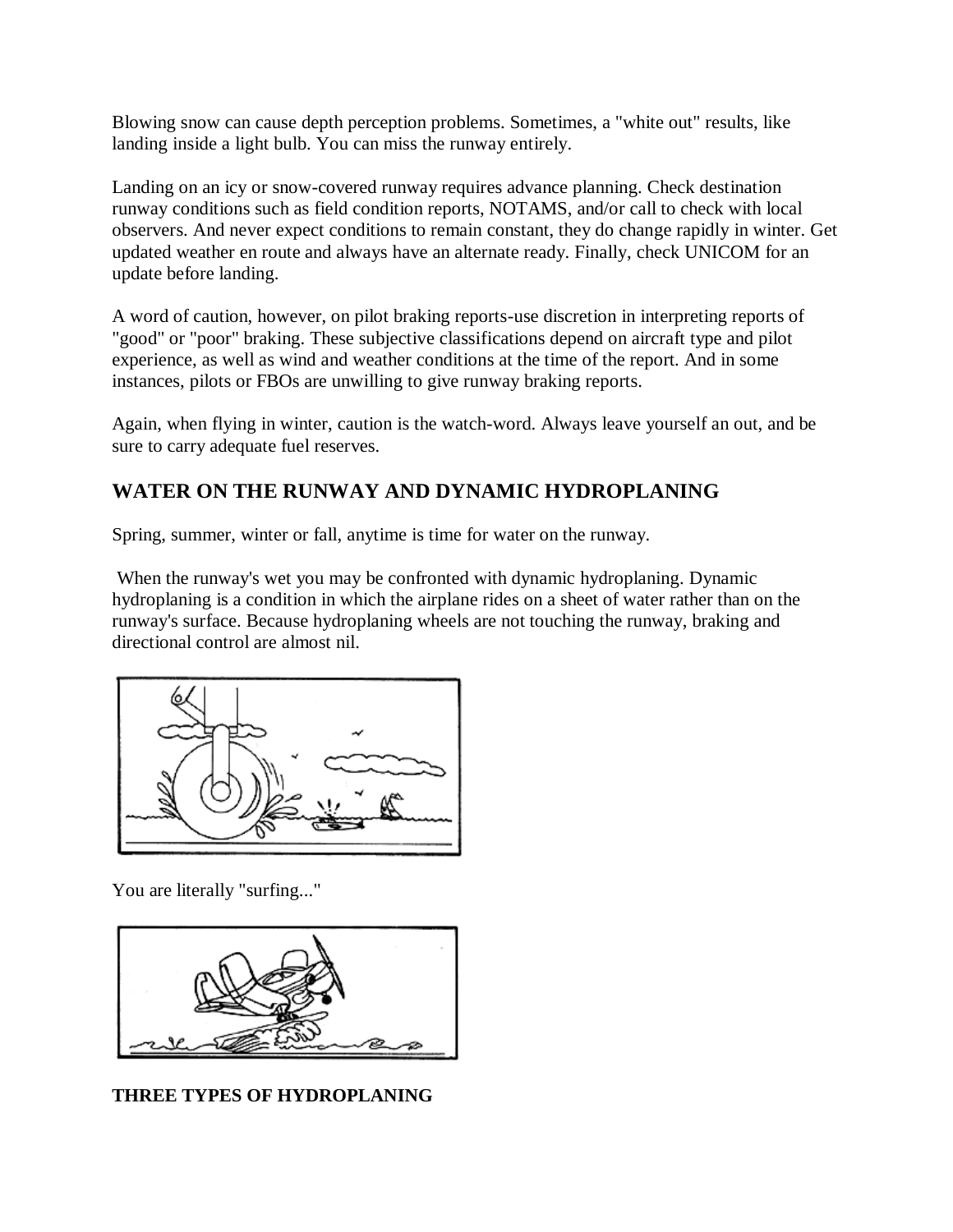There are actually three types of hydroplaning:

- Dynamic-where the airplane rides on standing water;
- Viscous-where a film of moisture covers the painted or rubber-coated portion of the runway; and,
- Reverted, or melted rubber-where locked tires on a wet runway can cause heat so intense that the aircraft is actually riding on a mixture of steam and melted rubber.

For now, we'll concentrate only on dynamic hydroplaning...

To help minimize dynamic hydoplaning, some runways are grooved to help drain off water. But most runways are not.

Tire pressure is a factor in dynamic hydroplaning. By this simple formula you can calculate the *minimum* speed, in knots, at which hydroplaning will begin. In plain language, the minimum hydroplaning speed is determined by multiplying the square root of the main gear tire pressure, in PSI, by nine.



For example, if your main gear tire pressure is at 36 pounds per square inch, you would begin hydroplaning at 54 knots.

$$
\sqrt{36} = 6
$$
  
9 X 6 = 54 KNOTS

Landing at higher than recommended touchdown speeds will expose you to a greater potential for hydroplaning. And once hydroplaning starts, it can continue well below the minimum, initial hydroplaning speed.

When the runuray is wet, be prepared for hydroplaning and opt for a suitable runway most aligned with the wind. Landing into the wind gives you the best chance for directional control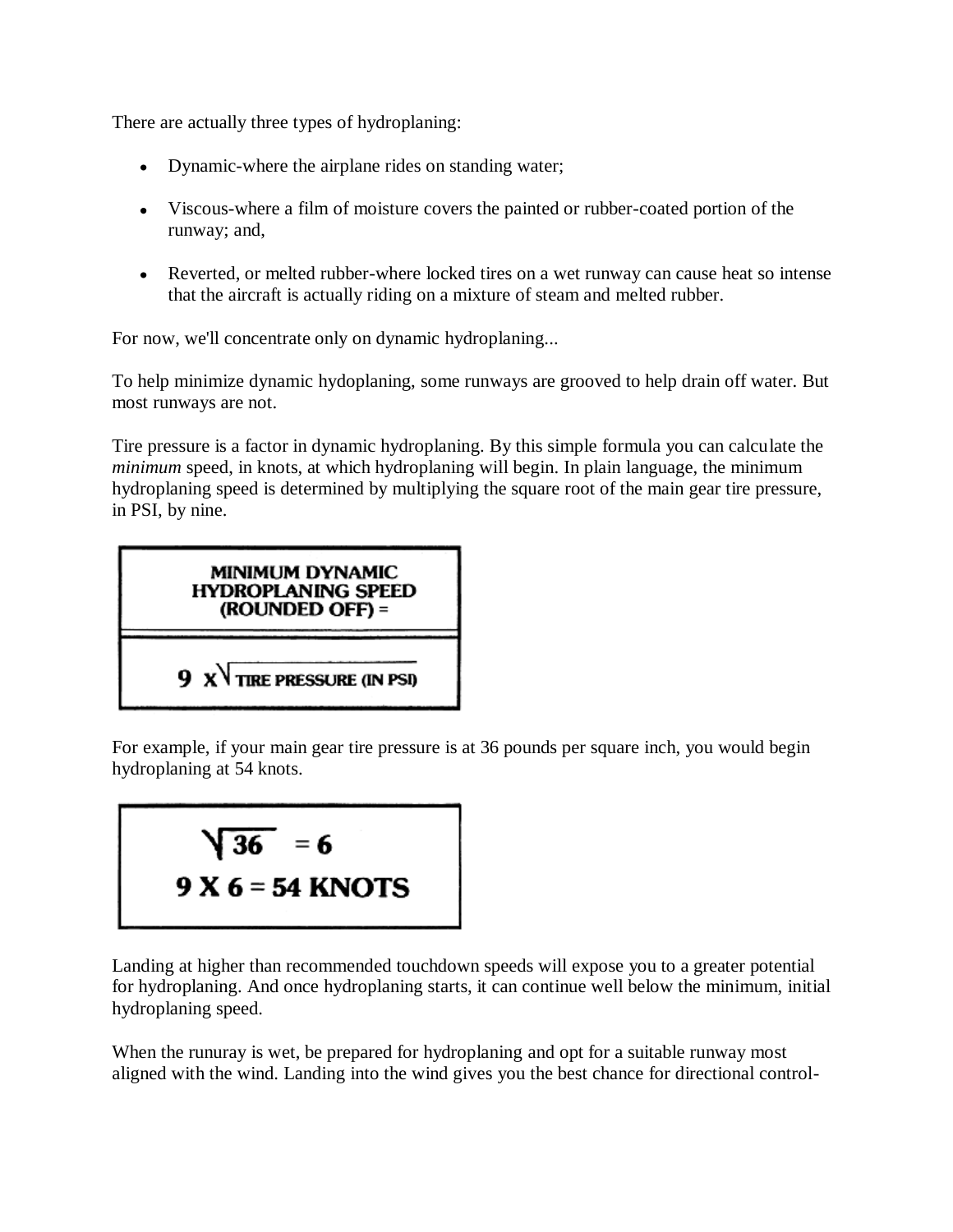but don't count on it. If you hydroplane, make no abrupt control movements. Your brakes will be completely useless-so don't use them. Use aerodynamic braking to your fullest advantage.

In summary, think about runway braking problems well before you land.

#### **LANDING AT NIGHT**

Night landings have a special element of risk. Part of the reason is that pilots often don't maintain their night flying proficiency. But don't kid yourself-night flying can be as tough as flying on instruments.

Get some dual night flying with an instrudor periodically, and prepare for the unexpeded. Shoot some landings without panel lights and, where permitted, without landing lights.

At night, traffic patterns must be flown with extra care. Allow plenty of time to do your prelanding checklist *before* entering the pattern.



In the pattern, maintain the recommended speeds-don't exceed them. Give yourself plenty of time to prepare for the approach and landing.

A long, low final is to be avoided at all costs and especially at night. The presence of unseen obstacles around the airport is a prime reason to always check flight information publications for airport details before you launch. Know where those obstacles are *before*, not after.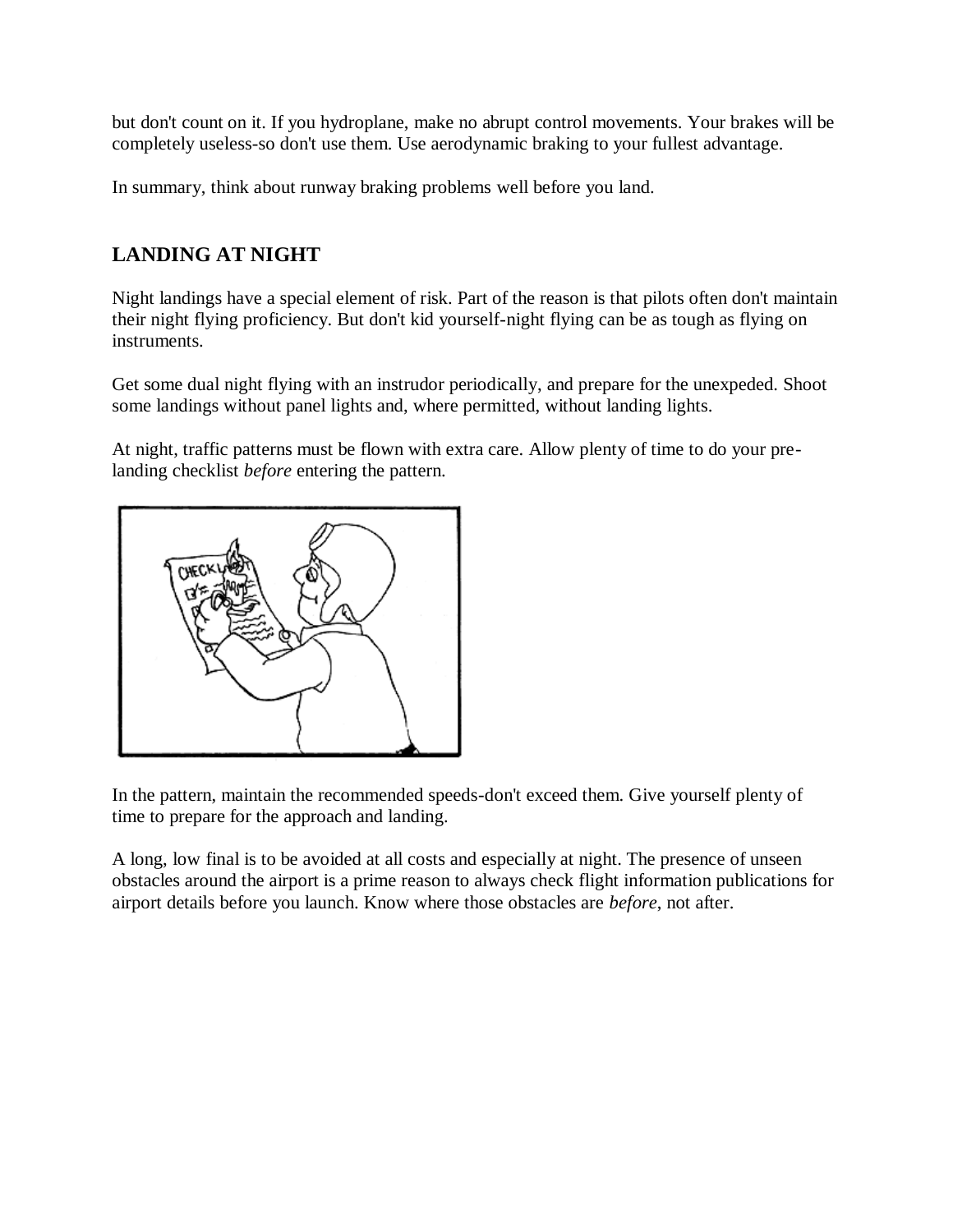

On approach, make sure your glide path is high enough to stay well clear of all obstacles-not just the ones you can see.

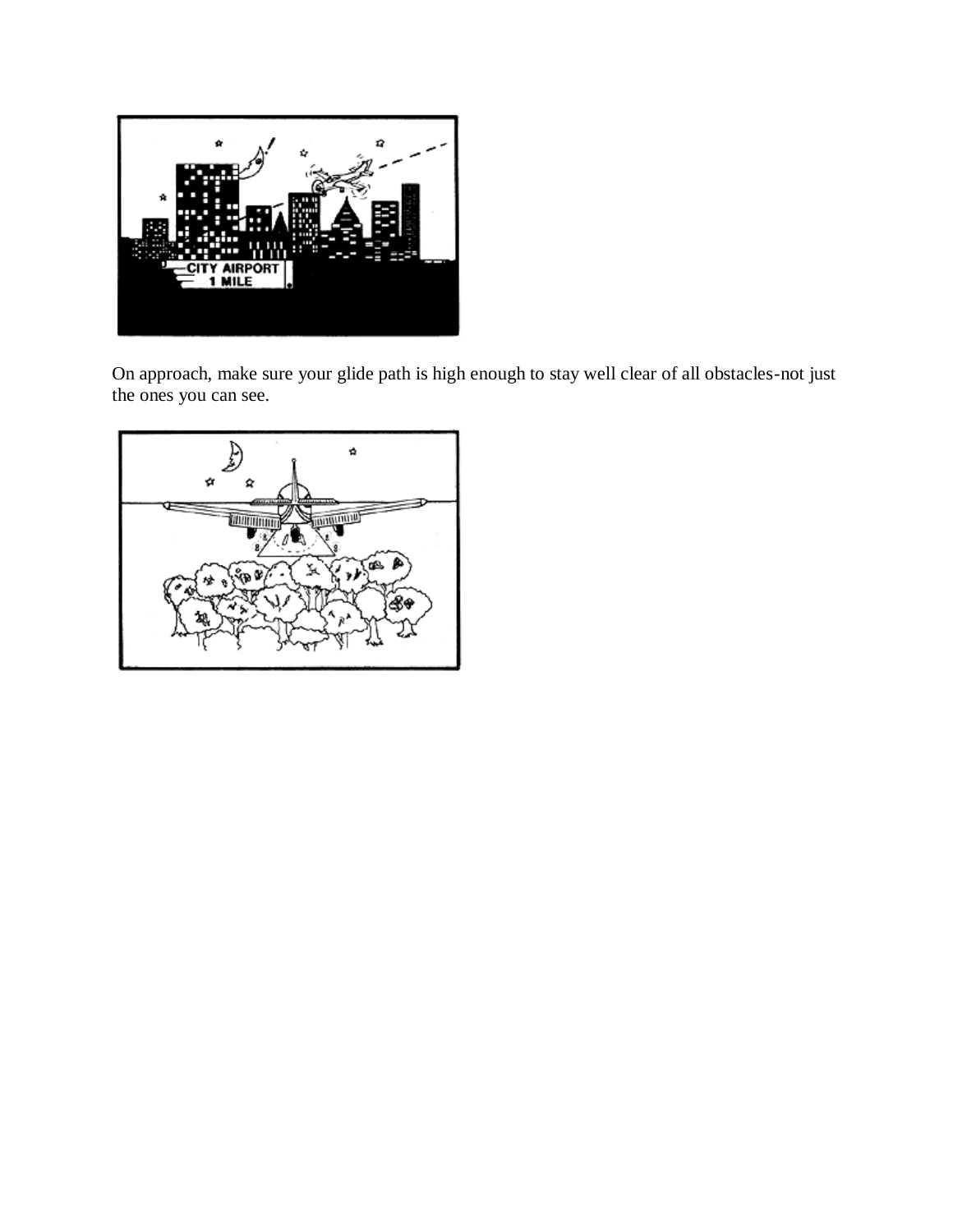

This is also the time to be sure your directional gyro is aligned with the magnetic compass. It will help you locate the runway you'll want to use.



As another aid, set the heading bug on the DG (or heading indicator) if so equipped. The "bug" helps in flying a square pattern at night.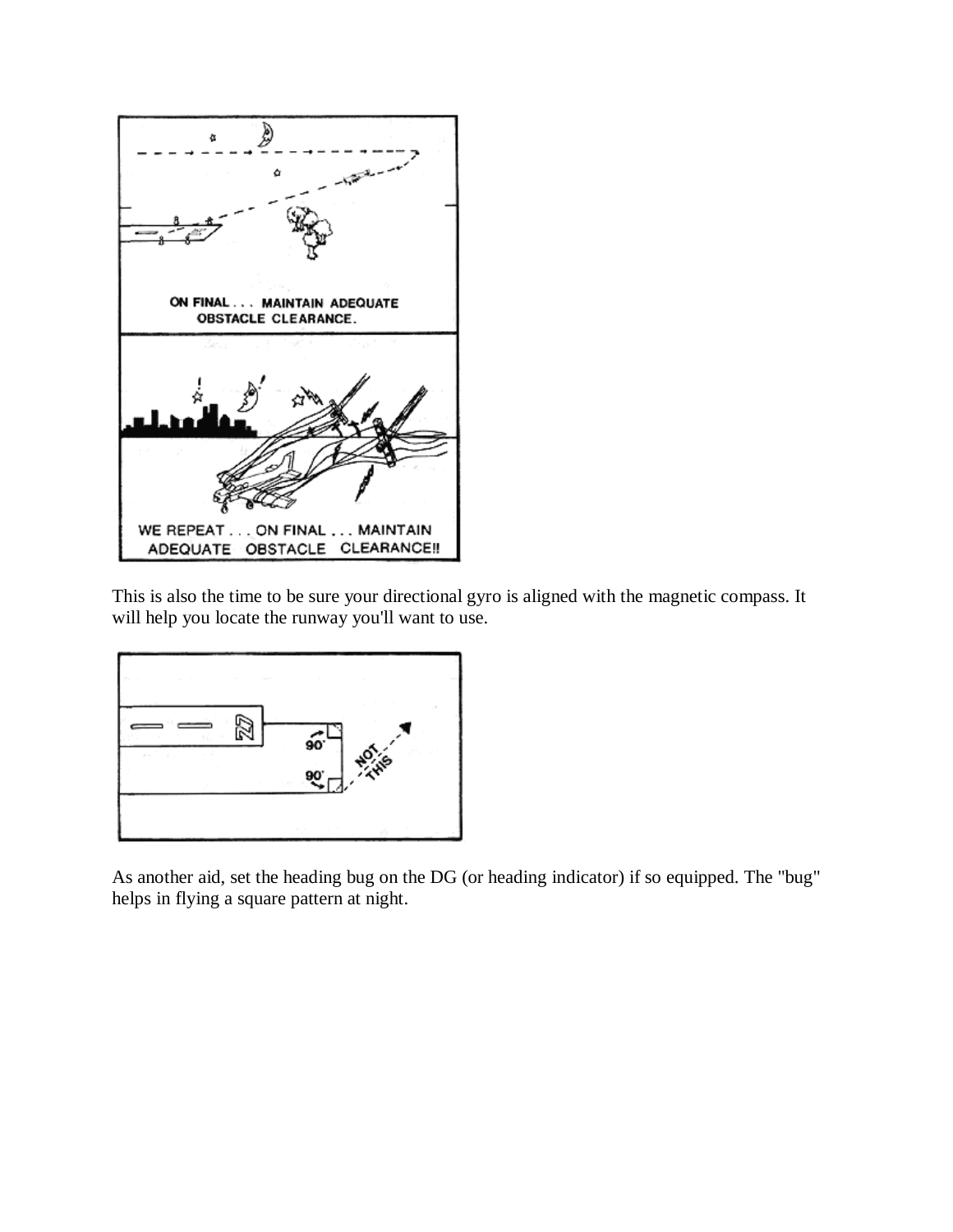

For Pete's sake, set your altimeter. Remember, a one inch decrease in barometric pressure means your altimeter reading is about one thousand feet higher than your actual altitude.



On final, take advantage of VASI guidance where available. Never allow a "low" indication to appear at night. Get back up to your glide path immediately or take it around and try again.

With ATC permission, you can also make use of an ILS to guide you to your landing runway at night.



If runway lights become fuzzy on final, beware. You may be seeing the effects of ground fog which can lead to "suddenly" reduced visibility as you near the runway for touchdown. Fog can form in minutes, obscuring all or part of any runway. An alternate airport may be your best bet.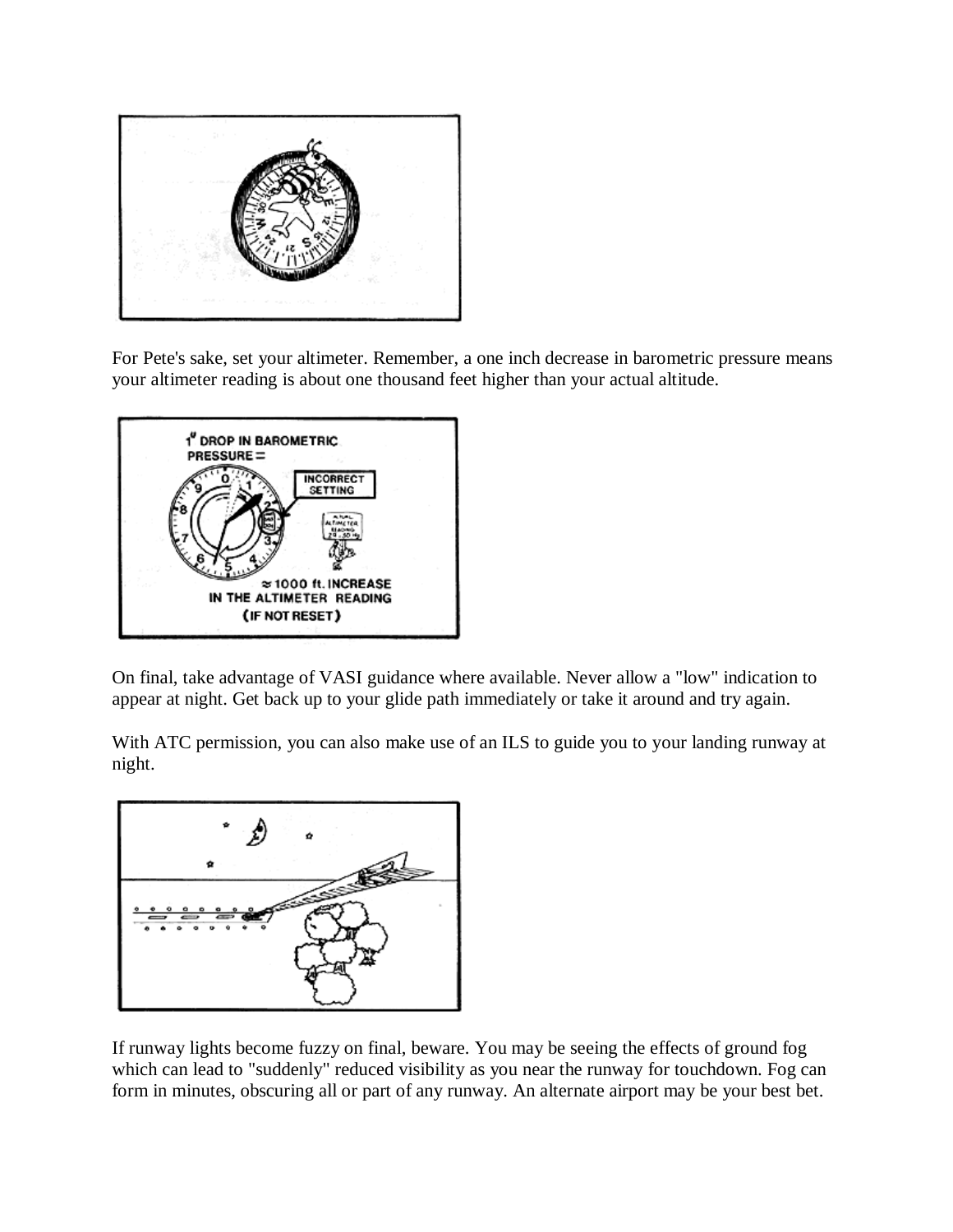

"Atmospherics" can change colors, light intensities, even depth perception. Even when "atmospherics" are not a problem, optical illusions can be.

A lighted area may be mistaken for a runway; one airport may be mistaken for anodrer, resulting in landing at the wrong facility. Landings on roads and parking lots are not unheard of when lighting patterns create confusion.

To cut costs, some airport lighting is now radio controlled. Be sure you know how to use them; know the specific instructiom for the runwaay lighting installed where you're landing. Flight information publications have the data, including frequencies and procedures to activate these lighting systems as well as how to raise or lower the light intensity. By the way, many systems turn themselves off after 15 minutes. Don't be caught on short final when the lights go out. If you are caught, go-around, turn the lights back on, and try again.

Never attempt a landing at an unlighted airport, no matter how well you think you know it. If in doubt about lighting at your destination, don't be embarrassed. Call Flight Service.



At a tower controlled airport, you may also have the option of asking for the raising or lowering of runway light intensity, if needed.

You can also ask them to "kill the rabbit," that is, extinguish the sequential strobe approach lights if they become distracting, which they often do when you're close to the runway.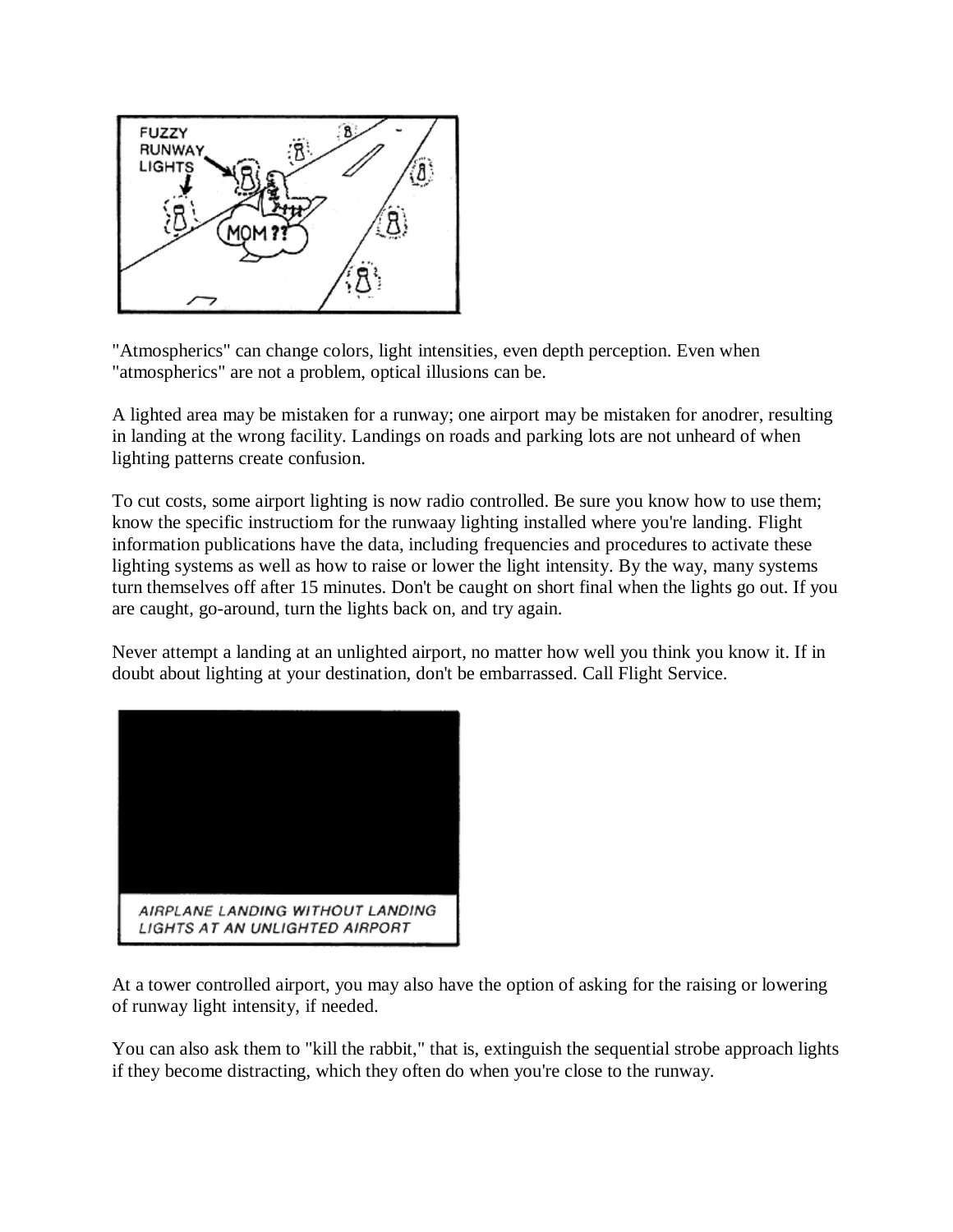An easy way to enhance your ability to see outside obstacles is to dim interior cockpit lighting. Know the color coding: "aviation red" lighting or white strobes mean obstacles to air navigation.

More about lights-flashlights. If you're caught dead without one, it's pilot error. In fact, you should carry a couple. They're awfully easy to lose down under a seat somewhere, especially when you need one. An old naval aviator's trick is to keep one around the neck on a lanyard.

Flashlights should be in working order. Experienced pilots carry spare bulbs and batteries.



Also important at night is a spare pair of glasses. Your eyes work harder at night and it's going to be tough if you lose a contact lens or break your only pair of glasses in flight.



At an airport that's not very busy, it's often best to "drag the field" at fifty to one hundred feet on the first pass to check for obstructions and animals at night. Runways hold the day's heat and animals love to congregate there as the cool night progresses. Also, runways are favorite places for clandestine drag racing.

#### **THE HUMAN ELEMENT**

When it comes right down to it, most accidents, including landing phase accidents, are the result of failure in the human element. More specifically, it is often a failure in the decision-making process.